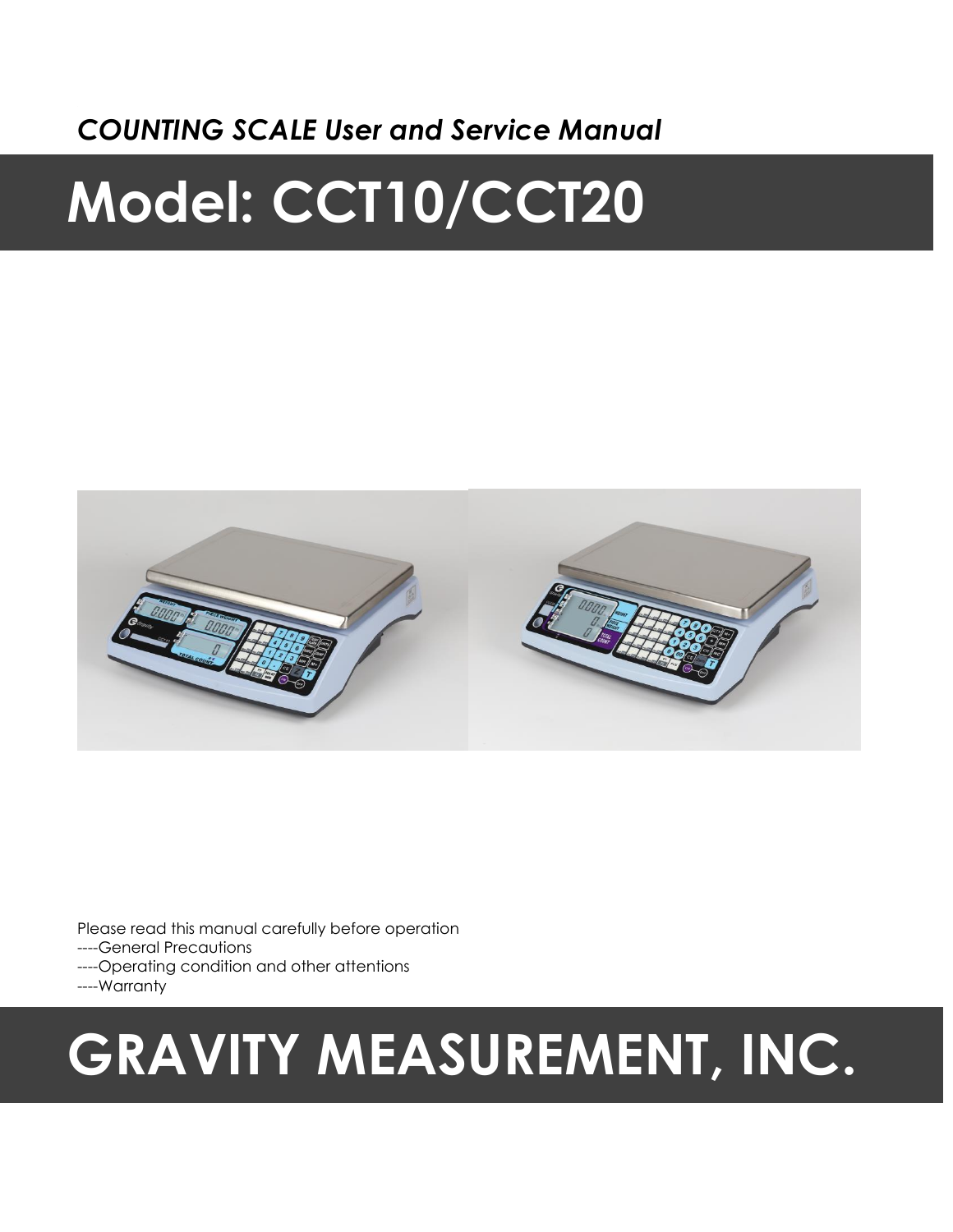# **Important Safety Information**

**READ ALL INSTRUCTIONS BEFORE USING SCALES TO ENSURE MAXIMUM SAFETY, BEST PERFORMANCE, AND TO GAIN KNOWLEDGE OF OUR SCALE, IT IS ESSENTIAL THAT YOU OR ANY OTHER OPERATOR OF THE SCALE READ AND UNDERSTAND THE CONTENTS OF THIS MANUAL BEFORE OPERATING THE DEVICE.**

When using an electrical device, basic precautions should always be followed, including the following:

- 1. Please use only the original power cord or DC adapter supplied with the scale. Other cords or adapters may damage the scale.
- 2. DC adaptor is used to charge the battery, and scale can operate without DC adaptor.
- 3. Avoid using long power extension cords this may cause interference
- 4. Do not use on surfaces or in areas where vibration, air movement or temperature change. Do not place in direct sunlight or near air conditioning vents.
- 5. Avoid high humidity (greater than 80%) that might cause condensation, and keep away from direct contact with water and other corrosive chemicals.
- 6. Static may influence the weighing result. To reduce the static, wipe the pan and sc ale with anti‐static wipes.
- 7. Don't impact or drop heavy objects on the scale this may affect accuracy, or cause damage. Do not stack material on the scale when it is not in use.
- 8. Battery should be removed if the scale is not used for a long period of time. Battery should be recharged every 3 months.
- 9. Place items to be weighed as close to center of the pan as possible
- 10.Only use fingers to operate the keypad. Do not press with hard or sharp objects.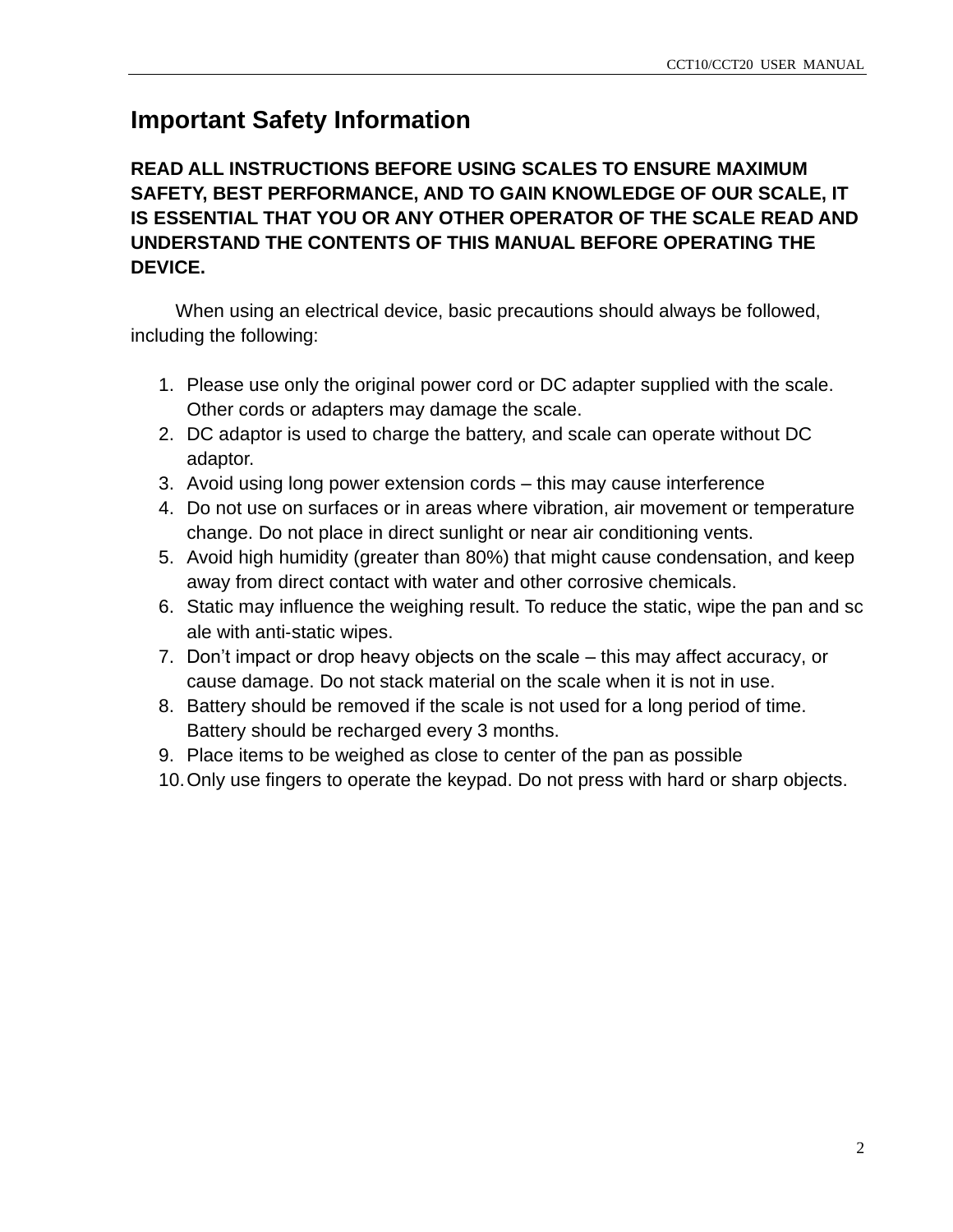## **Warranty**

Gravity Measurement, Inc. (Schenectady, New York) offers one-year limited warranty (parts and labor) for the components failed due to defects in materials or workmanship. Warranty starts from the date of delivery.

During the warranty period, should any repairs be necessary, the purchaser must inform its supplier or Gravity Measurement. The company or its authorized technician reserves the right to repair or replace the components at any of its workshops depending on the severity of the problems. However, any freight involved in sending the faulty units or parts to the service center should be borne by the purchaser.

The warranty will cease to operate if the equipment is not returned in the original packaging and with correct documentation for a claim to be processed. All claims are at the sole discretion of Gravity Measurement.

This warranty does not cover equipment where defects or poor performance is due to misuse, accidental damage, exposure to radioactive or corrosive materials, negligence, faulty installation, unauthorized modifications or attempted repair or failure to observe the requirements and recommendations as given in this User Manual. Additionally, rechargeable batteries (where supplied) are not covered under warranty.

Repairs carried out under the warranty does not extend the warranty period. Components removed during the warranty repairs become the company property.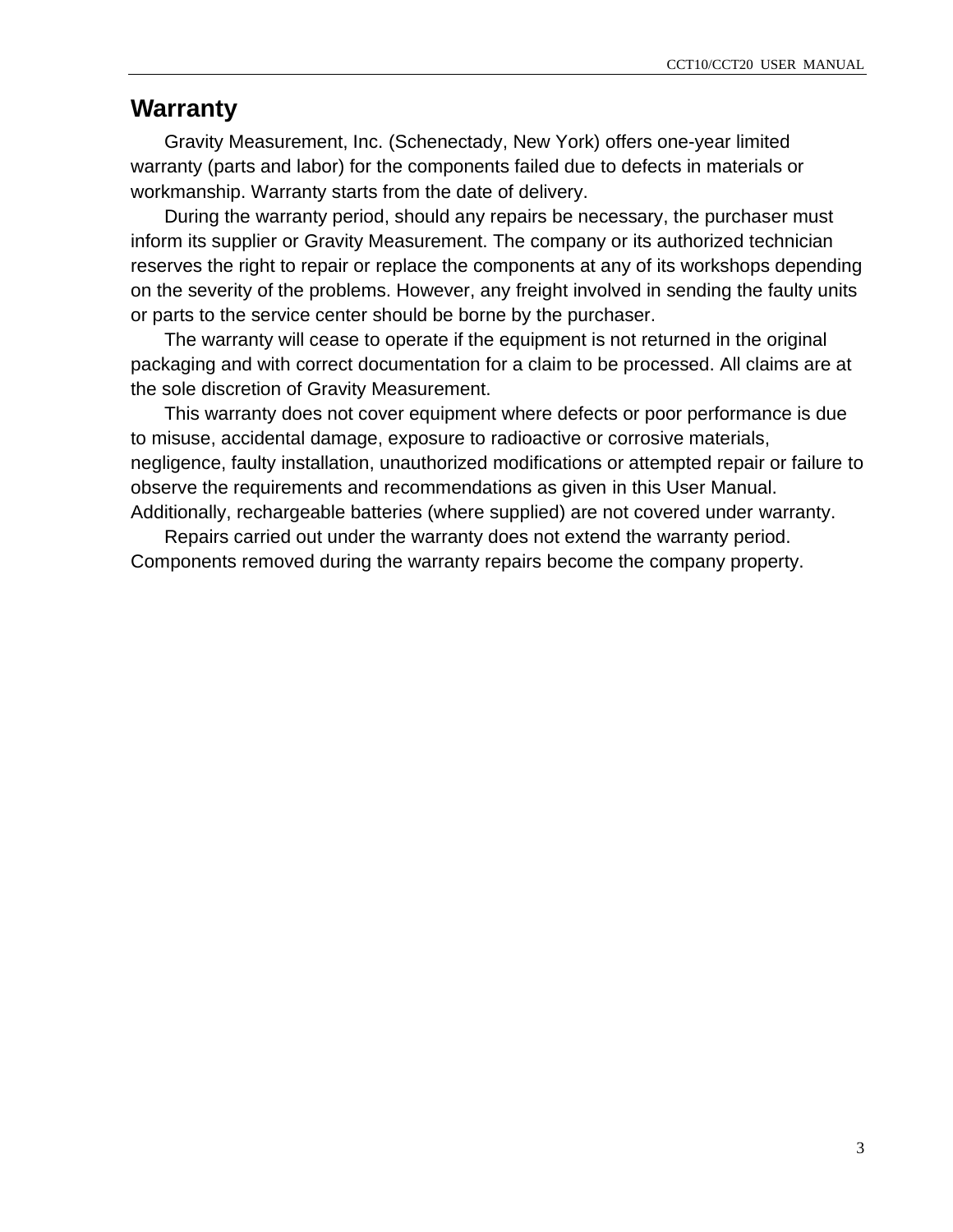### **What is inside Box**

#### AC/DC adaptor (110V)

Counting scale CCT 10/20 Scale, with adhesive film covered platter. Two parts are separated to protect the load cell during transportation.

Two wire seals. The wire seal is used usually by the inspector of Department of Weight and Measure or authorized dealer. The wire seal is threaded through a metal rode that protrudes through the bottom of the device and also through a hole in the scale base adjacent to the metal rode.

## **Set up the Scale**

Place the scale on a stable, level surface out of the way of air currents. The scale must be level during use. Adjust the feet and use the integrated bubble at the front of the scale to achieve level. Be sure that scale does not rock back and forth. Ensure no weight is on the pan when turning on the scale. Scale is operated using the rechargeable battery. AC adaptor is used to charge the battery, and scale can operate without DC adaptor.

## **LCD Display**

## **CCT10**



Size: 77 mm x 27 mm X 2.8 mm Font height: 16 mm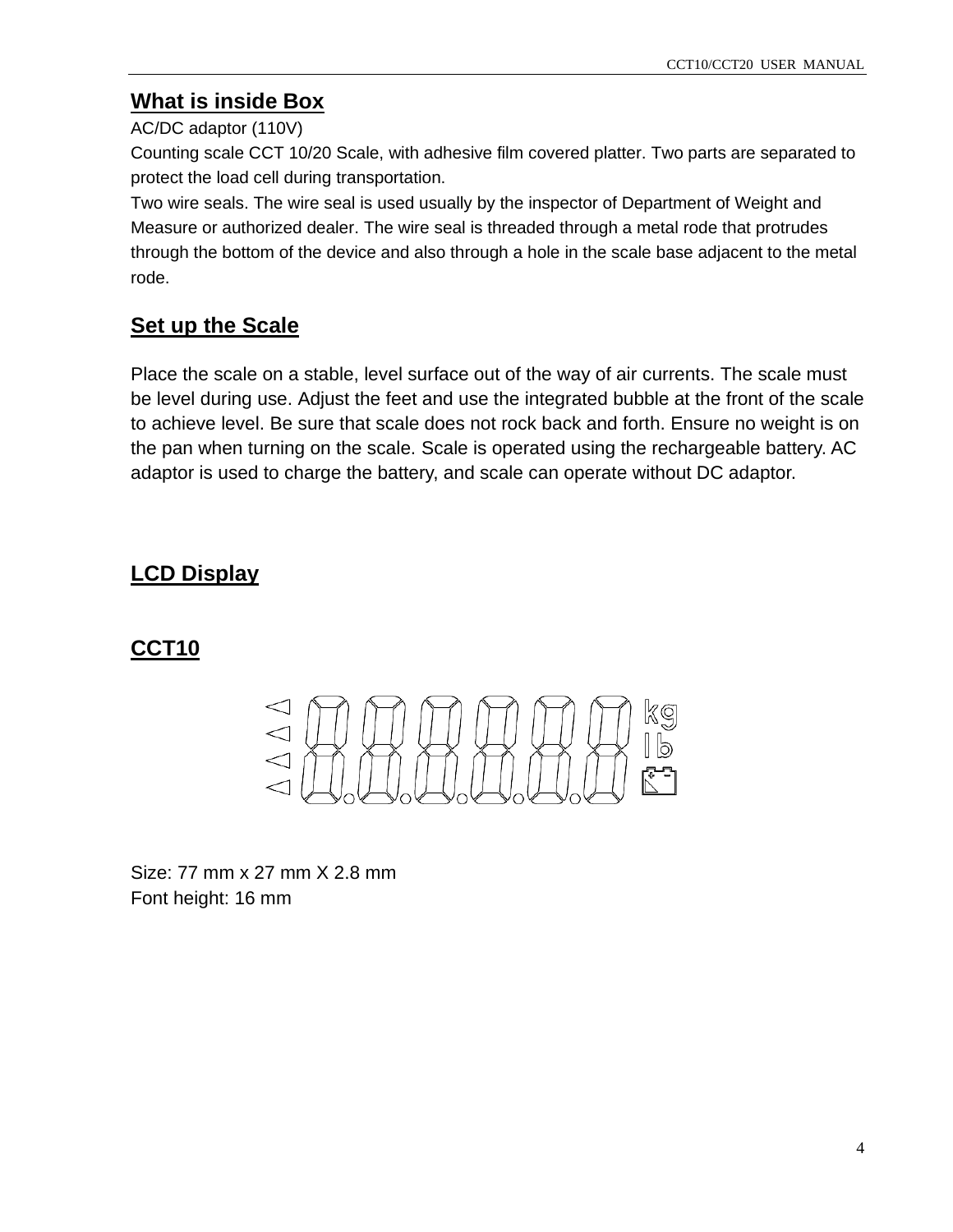## **CCT20**



Size: 80 mm x 71 mm X 2.8 mm, Font height: 16 mm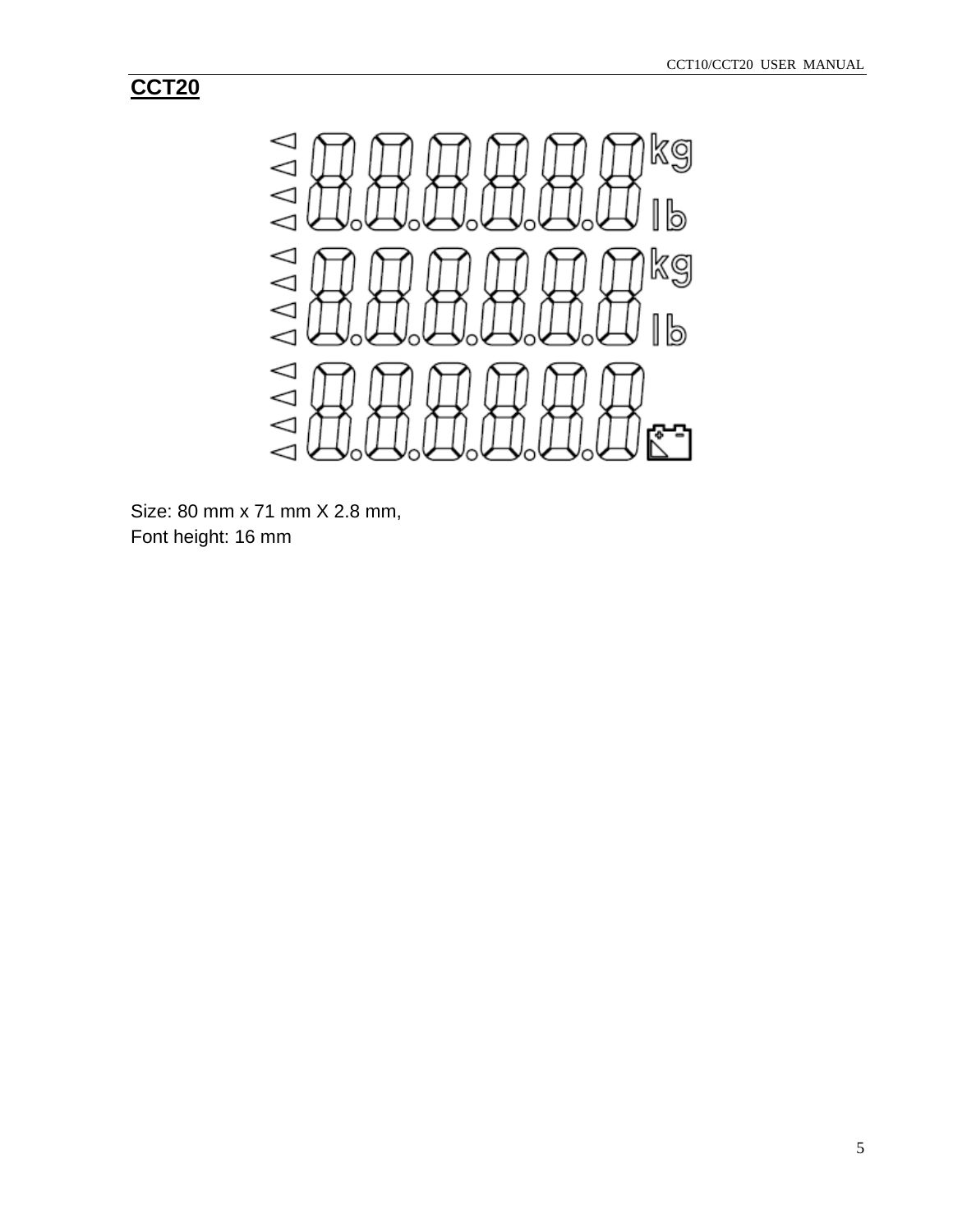# **Control Panel**

| 8<br>9<br>7<br>M01 M36 M11 M31<br><b>M01 M21</b><br><b>M01 M26</b>                         | <b>COUNT</b><br><b>UNITS</b><br><b>ALARM</b> |
|--------------------------------------------------------------------------------------------|----------------------------------------------|
| 5<br>4<br>M17M37 M12M32<br>M07 M27<br>M02M22                                               | <b>COUNT</b><br><b>SAMPLE</b><br>6           |
| 3<br>$\overline{2}$<br>1<br>M08 M28<br><b>M18</b> M38<br>M13M33<br>M03M23                  | <b>MR</b><br>$M +$                           |
| $\bigcap$<br>M19M39<br>M09M29<br>M14M34<br><b>M04</b> M24                                  | C E                                          |
| P <sub>1</sub><br><b>PCS WT</b><br>M20M40 M15M35<br><b>MEM</b><br><b>M10M30</b><br>M05 M25 | ON<br><b>OFF</b>                             |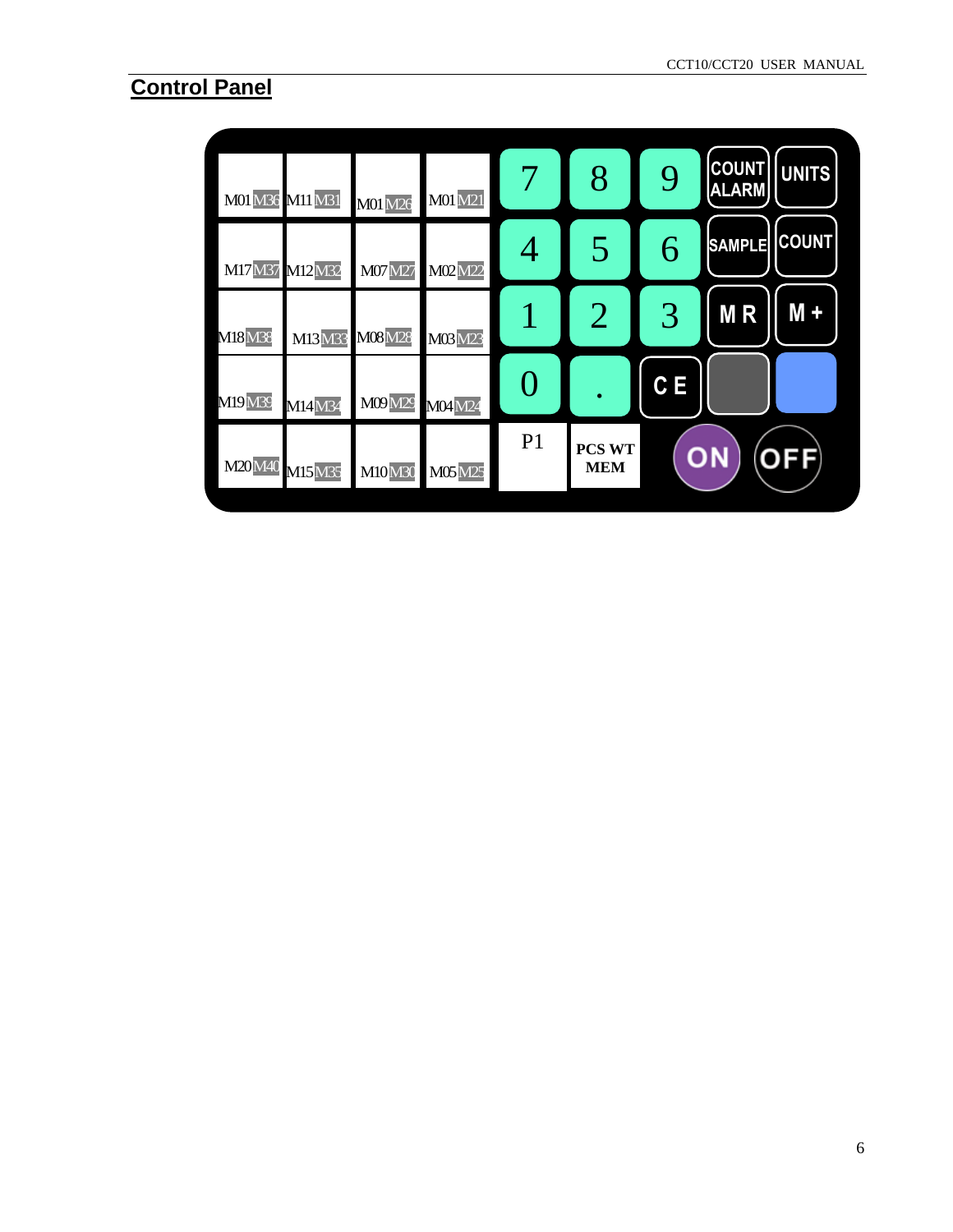## **KEY DESCRIPTION for MODEL CCT10**



Press and hold this key for 2 seconds to turn off the scale.

Press this key briefly to turn on the scale. A self-test will run on the display and then stabilize showing zero

Select the desired weight unit in setup mode.



Reset the weight to zero "0", but the display value has to be lesser than  $\pm$ 2% of maximum capacity. In the setup mode, it means moving up.



 Tare: Subtract the container´s weight. Maximum tare = full capacity Preset Tare: Press Tare key with no object on the pan. Use  $0 \sim 9$  number keys to enter the preset tare weight value. Press the tare key to confirm. Clear Preset Tare: Press the Tare key again to clear the preset tare with no object on the pan.

In the setup mode, it means moving up.

**COUN** 

Manually set up piece weight. Use 0~9 number key and decimal【.】key to enter piece weight, and then press  $\alpha$  count  $\alpha$  key to initiate counting. Weight window displays total weight, piece weight window displays piece weight, and total count window displays the counts.

$$
\fbox{Sample}
$$

When weight window displays weight, use  $\{0-9\}$  number keys to set sample size and press [sample] key to initiate the calculation of piece weight.



**Set count alarm:** Press this key when total count window displays pieces to set the alarm. The current count is set as the alarm count. When the counting number is greater than this set number, PIECE WEIGHT window shows  $-9 h + -$  and the buzzer starts to alarm.

**Clear count alarm:** press and hold the 【Count Alarm】key until buzzer beeps twice。Set point will auto cancel when turn off the scale.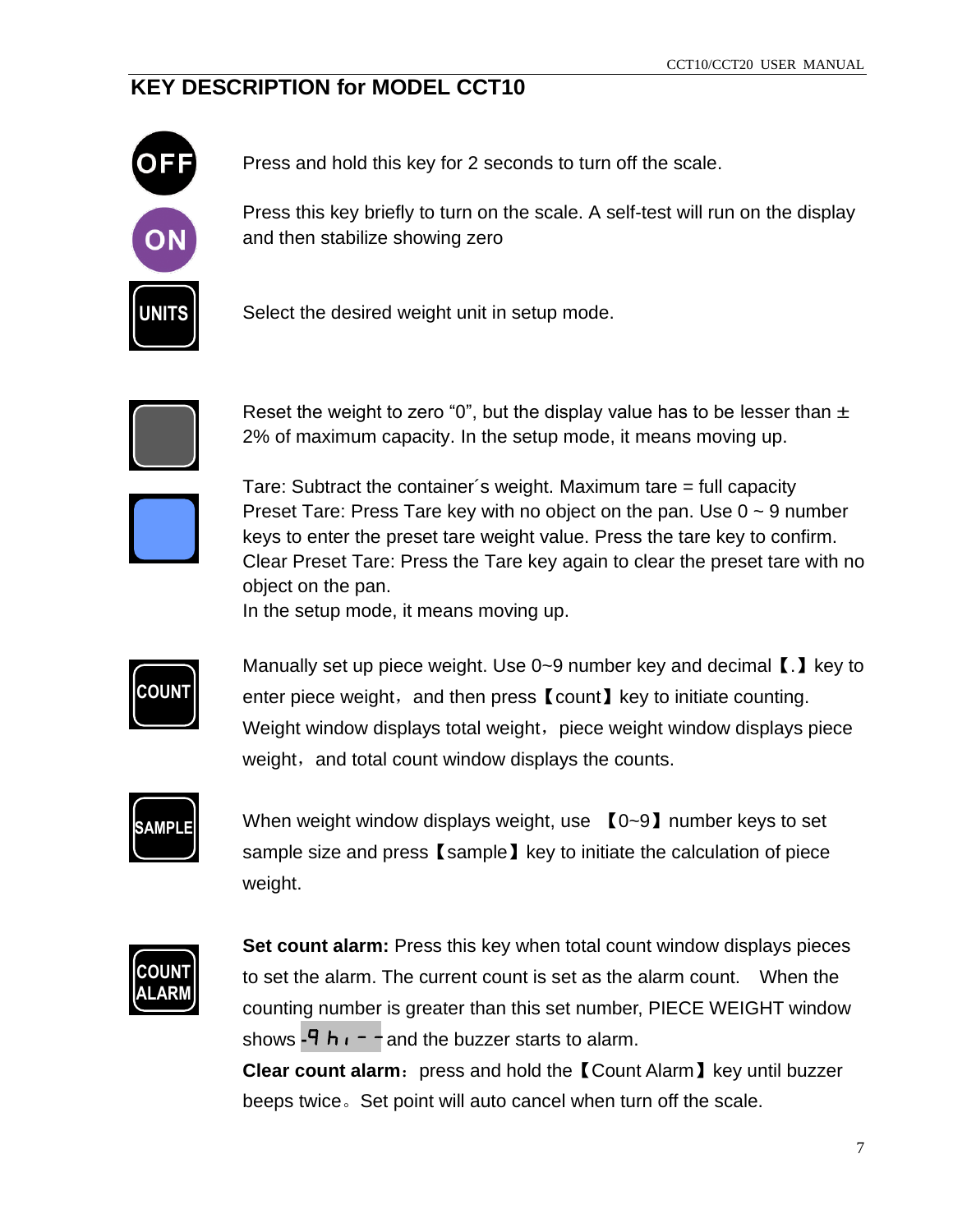| - - |  |
|-----|--|
|     |  |

Accumulate weight and count. The piece weight window briefly shows **-**r01-- -- . The scale can accumulation up to 99 times. In the setup mode, it means enter (confirmation).



Display total accumulated count, total accumulated weight, and total count. Clear accumulation: press and hold the 【MR】key until buzzer beeps twice, then clear accumulation



Save piece weight into memories

Press this key and one of memory keys (M01-M40) to save the current piece weight. In addition, you can also use 0~9 number key and decimal 【.】key to manually enter piece weight, and then press the【PCS WT MEM】key, followed by one of memory keys. To recall the memories, just press the memory keys (M01-M40) you have saved before.



Clear the piece weight window. In the setup mode, it means exit.



Select piece weight memory range. P1: M01 to M20, P2: M21-M40. On LCD display, the current selected range is indicated by <

# **User Functions (UF1 -- UF9)**

At weighing mode, press and hold the  $[T]$  key, then press the  $[M+]$  key, weight window will show UF-1, press  $[T]$  key or  $[Z]$  key to cycle select UF-1~UF-8

Table: List of User Functions

| Display | <b>Function</b>                 | Description                                         |
|---------|---------------------------------|-----------------------------------------------------|
| $UF-1$  | Internal value/                 | Press [M+] key to enter, weight window displays     |
|         | display battery                 | internal value (SPAN), piece weight window displays |
|         | voltage/internal<br>value(zero) | battery actual voltage, total count window displays |
|         |                                 | internal value(zero), Press [CE] key to exit        |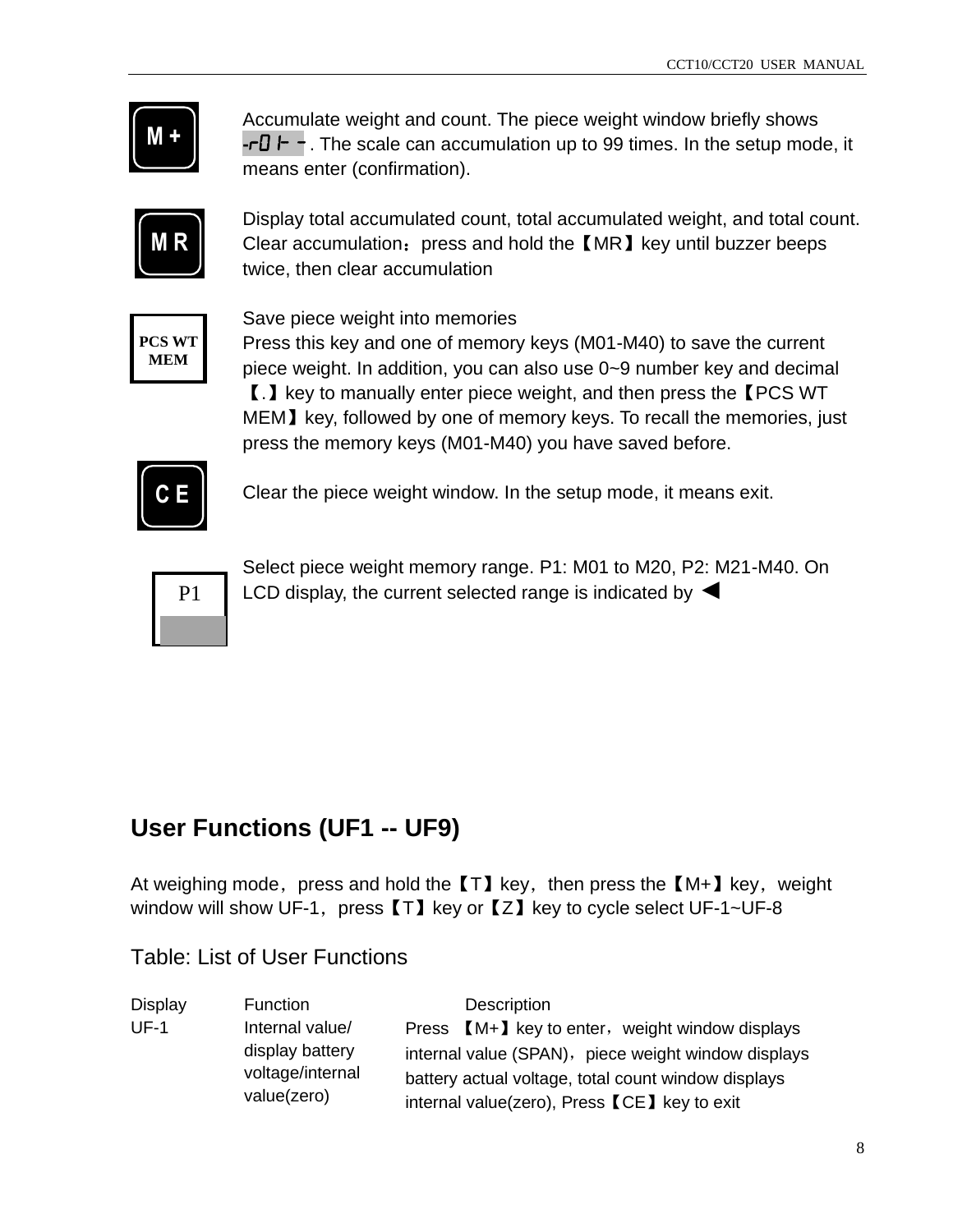| $UF-2$      | Piece weight auto- | Press $[M+]$ key to enter, display $HH\_\_\_\$ / (default                         |
|-------------|--------------------|-----------------------------------------------------------------------------------|
|             | average            | factory setting), Use 0 and 1 keys to enable or disable                           |
|             |                    | auto-average function, Press [M+] key to confirm,                                 |
|             |                    | press <b>[CE]</b> key to exit                                                     |
|             |                    | RRUG D: Disable<br>RRUG I: Enable                                                 |
| $UF-3$      | Auto power-off     | Press [M+] key to enter, RoFFDD (factory default,                                 |
|             |                    | 00 means auto power-off is off). Use 0~9 keys to enter                            |
|             |                    | auto power-off time in minutes. Press the $[M+]$ key to                           |
|             |                    | confirm, press 【CE】 key to exit。                                                  |
| $UF-4$      | <b>Backlight</b>   | Press $[M+]$ key to enter. Use $0 \sim 2$ keys to select                          |
|             |                    | backlight mode                                                                    |
|             |                    | L $E$ D: Auto (factory default)                                                   |
|             |                    | L <sub>i</sub> t I: backlight on                                                  |
|             |                    | L $\iota$ E $\vec{c}$ backlight off.                                              |
|             |                    | Press [M+] key to confirm, Press [CE] key to                                      |
|             |                    | exit.                                                                             |
| $UF-5$      | Accumulation       | Press [M+] key to enter. Use 0~2 keys to select                                   |
|             |                    | accumulation conditions. Press the $[M+]$ key to                                  |
|             |                    | confirm:                                                                          |
|             |                    | REEUDD (factory default)<br>AB                                                    |
|             |                    | A: 0--- Stable required                                                           |
|             |                    | A: 1--- Stable not required                                                       |
|             |                    | B: 0---The weight has to return to zero to accept next<br>accumulation            |
|             |                    | B: 1--- The weight does not have to return to zero to<br>accept next accumulation |
|             |                    | B: 2-- No tare weight to accept next accumulation                                 |
|             |                    | Press [M+] key to confirm. Press [CE] key to exit                                 |
| UF-6        | RS-232 output      | Press [M+] key to enter. Use 0~4 keys to enter RS232                              |
|             |                    | output formats.                                                                   |
|             |                    | 232 30 (factory default)<br>AB                                                    |
|             |                    | A: Baud rate setup                                                                |
|             |                    | $0:1200$ 1 : 2400 2 : 4800 3 : 9600 4 : 19200                                     |
|             |                    | B: Output mode setup                                                              |
|             |                    | 0: RS232 output disable 1: Manual output (formats                                 |
|             |                    | $\overline{2}$                                                                    |
|             |                    | Press [M+] key to confirm. Press [CE] key to exit                                 |
| <b>UF-7</b> | A/D update rate    | Press [M+] key to enter. Use 0~2 keys to enter ADC<br>speed:                      |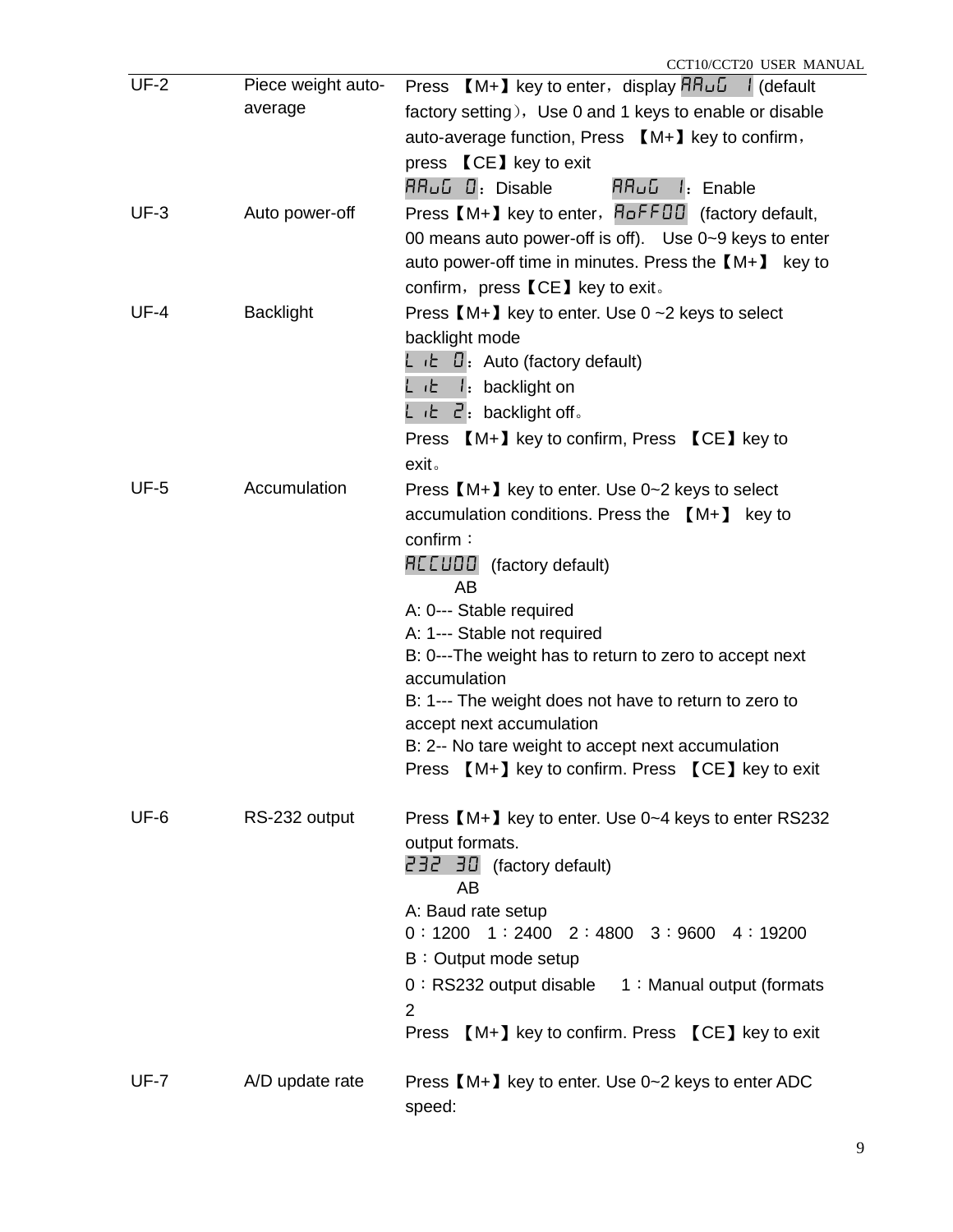|        |                   | $5PEEd1$ : low speed (factory default), 7.5 Hz                   |
|--------|-------------------|------------------------------------------------------------------|
|        |                   | $SPEEd$ 1: standard speed, 15 Hz                                 |
|        |                   | $SPEEd2$ : High speed, 30 Hz                                     |
|        |                   | Press $[M+]$ key to confirm, and press $[CE]$ key to             |
|        |                   | exit.                                                            |
| $UF-8$ | Display condition | Use 0~5 keys to enter condition at zero, Press the               |
|        | at zero           | key to confirm:<br>$[M+]$                                        |
|        |                   | 2P.<br>$\mathsf{I}$ : 1 division not to display at zero (factory |
|        |                   | default)                                                         |
|        |                   | 2P.<br>$\vec{c}$ : 2 division not to display at zero             |
|        |                   | 2P.<br>$\exists$ : 3 division not to display at zero             |
|        |                   | 2P.<br>$\frac{1}{2}$ : 4 division not to display at zero         |
|        |                   | 2P.<br>$\overline{5}$ : 5 division not to display at zero        |
|        |                   | [M+] key to confirm, press [CE] key to exit.<br>Press            |
|        |                   |                                                                  |

#### **Selectable Weighing Unit (Factory Default kg)**

Press and hold the  $[M+]$  key and press the [UNITS] key until "units 1" for kg appears. For kg and lb, press the  $[T]$  key to move to "units 2". Press the  $[M+]$  key to confirm the setup and return to regular weighing mode.

#### **Standard Calibrations**

At weighing mode, press and hold the  $Z$  key, then press the  $[M+]$  key, press 【T】key or【Z】key to select ECF-1~ECF-3

| ECF-1 | Weight<br>calibration | Press the $[M+]$ key to enter, display internal value, press the<br>[M+] key to calibration the zero weight after stable, Use 0~9<br>keys to enter the weight to be calibrated. Place the required weight<br>mass onto the scale, press [M+] key to confirm the calibration |
|-------|-----------------------|-----------------------------------------------------------------------------------------------------------------------------------------------------------------------------------------------------------------------------------------------------------------------------|
|       |                       | procedure completed, press the [CE] key return to previous<br>setup mode                                                                                                                                                                                                    |
|       |                       |                                                                                                                                                                                                                                                                             |
| ECF-2 | Zero                  | Press the [M+] key to enter, display internal value, press the                                                                                                                                                                                                              |
|       | calibration           | [M+] key to calibration the zero weight after stable, press the                                                                                                                                                                                                             |
|       |                       | <b>[CE]</b> key return to previous setup mode                                                                                                                                                                                                                               |
| ECF-3 | <b>SPAN</b>           | Press the $[M+]$ key to enter. Use 0~9 keys to enter the weight to                                                                                                                                                                                                          |
|       | calibration           | be calibrated. Place the required weight mass onto the scale,                                                                                                                                                                                                               |
|       |                       | Place the required weight mass onto the scale, press $[M+]$ key                                                                                                                                                                                                             |
|       |                       | to confirm the calibration procedure completed, press the [CE]                                                                                                                                                                                                              |
|       |                       | key return to previous setup mode                                                                                                                                                                                                                                           |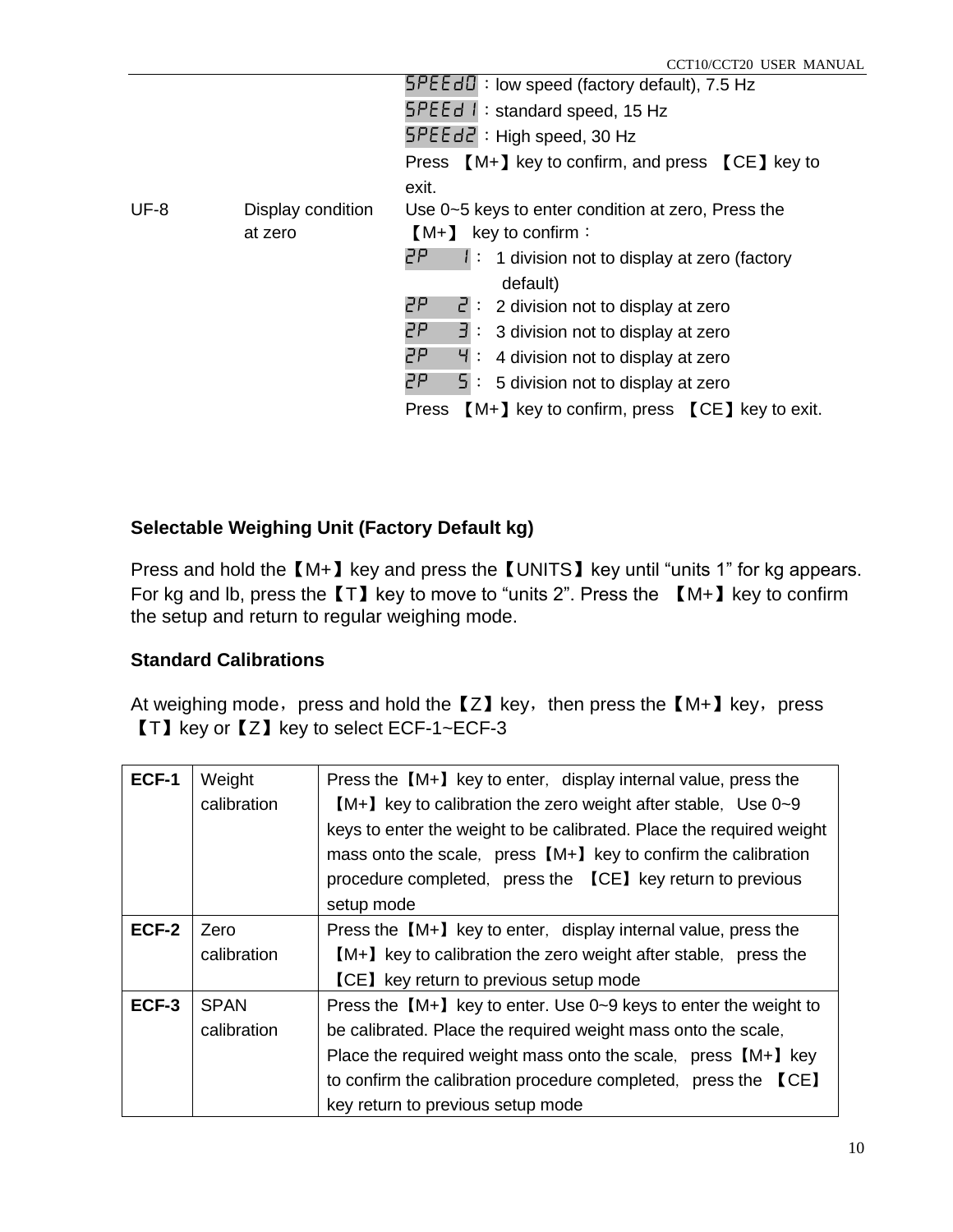# **Error Messages and Troubleshooting**

.

| <b>Error Display</b>     | Meaning                        |                                         |
|--------------------------|--------------------------------|-----------------------------------------|
| հհհհհհ                   | Overload                       | Weight<br>on pan exceeds<br>maximum     |
|                          |                                | capacity                                |
| LLLLLL                   | Weight is too low              | Weight is too low at the negative       |
|                          | Price is out of range          | Total price exceeds 999999              |
| Err n                    | Weight unstable                | Vibration or varying load on the pan    |
|                          |                                | during switch-on                        |
| $Err$ H                  | Initial zero too high          | Scale turned on with weight > 10% of    |
|                          |                                | maximum capacity already on the pan     |
| ErrL                     | Initial zero too low           | Scale turned on with upward force >     |
|                          |                                | 10% of maximum capacity acting on the   |
|                          |                                | pan                                     |
|                          | Battery voltage<br>lower<br>is | Battery neds charging. Connect to main  |
|                          | than $5.6V$                    | adaptor. Press<br>[T]<br>and<br>[6]     |
| <b>Battery</b><br>symbol |                                | together to view battery voltage. Press |
| visible                  |                                | <b>[CE]</b> to return to weighing mode  |
|                          | Battery voltage<br>lower<br>is | Battery needs charging. Connect to      |
|                          | than $5.5V$                    | main adaptor                            |
| <b>Battery</b><br>symbol |                                |                                         |
| flashing                 |                                |                                         |
| Scale                    | Battery voltage<br>lower<br>is | Battery needs charging. Connect main    |
| automatically            | than $5.4$ V                   | adaptor                                 |
| shuts off                |                                |                                         |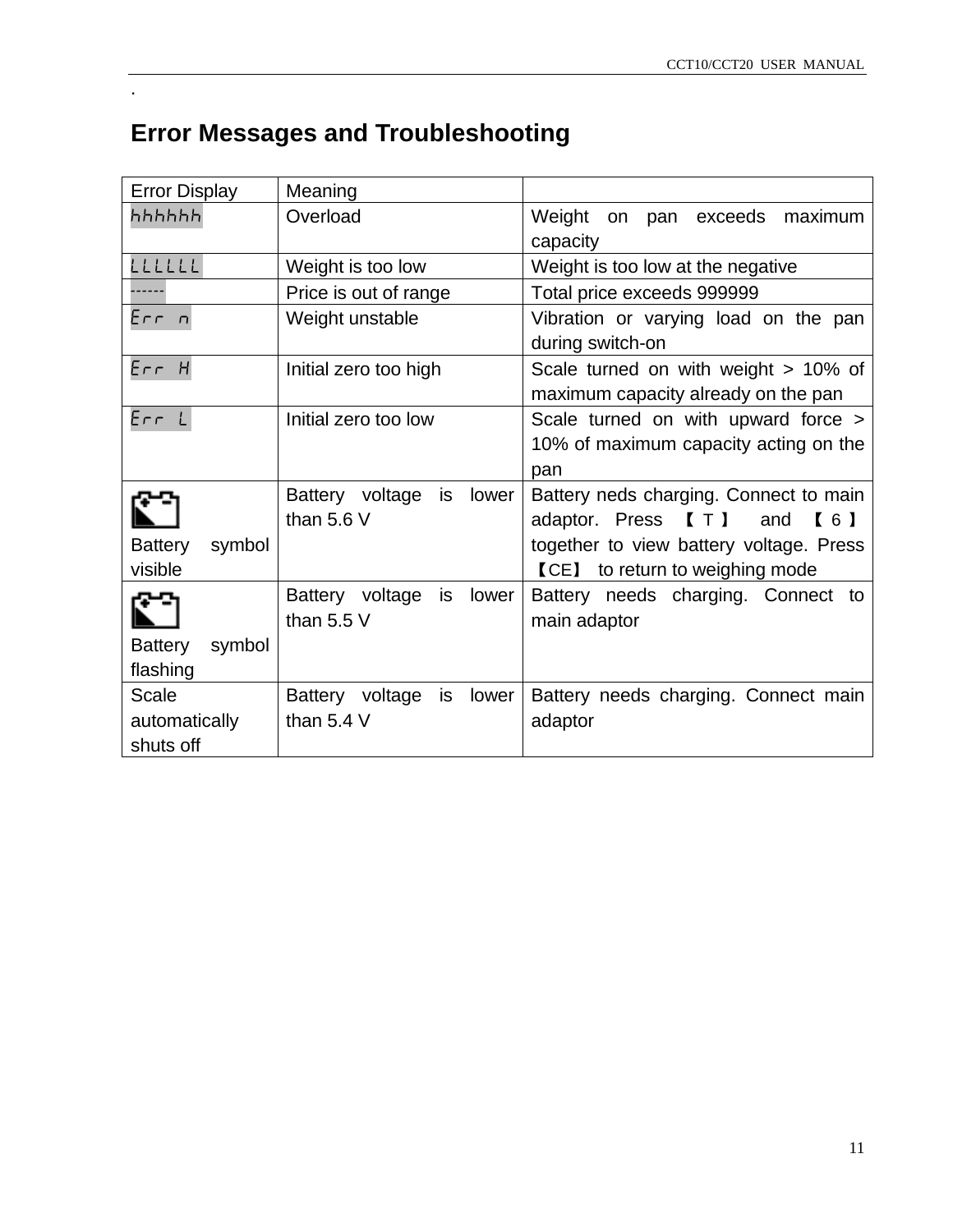At setup mode,

| Key    | Function at Set up   |
|--------|----------------------|
| $[M+]$ | Enter (Confirmation) |
| $z$    | Move up              |
| (T)    | Move down            |
| ICE    | Clear entry or exit  |

Press 【Z】and the 【M+】 to start Standard Calibrations

- ECF-1 Weight Calibration (Zero and Span)
- ECF-2 Zero Calibration
- ECF-3 SPAN Calibration

Press  $[M+]$  to confirm, and Press  $[Z]$  or  $[T]$  to move up or down for different ECF functions

#### ECF - 1 Weighing calibration

| 0.0000 16<br>10 1 140 | Step 1: Press $[M+]$ to start (Press $[CE]$ to exit menu and back to<br>weighing mode). The first line (Weight window) blinks. Total count<br>displays an internal value.<br>Press $[M+]$ to calibrate the zero weight (Press $ICE$ ) to terminate<br>the calibration back to ECF-1) |
|-----------------------|--------------------------------------------------------------------------------------------------------------------------------------------------------------------------------------------------------------------------------------------------------------------------------------|
| $4.4093$ ib<br>211547 | Step 2: Use 0~9 keys to enter the weight to be calibrated. Place the<br>required weight mass onto the scale (Press the [CE] to terminate<br>the calibration back to ECF-1)                                                                                                           |
|                       | Step 3: Press the $[M+]$ to calibrate the scale (Press the $ICE$ ) to                                                                                                                                                                                                                |
| 4.4094 љ<br>0 њ       | terminate the calibration back to ECF-1)                                                                                                                                                                                                                                             |
| 0                     | Calibration procedure completes and the scale returns to<br>weighing mode automatically                                                                                                                                                                                              |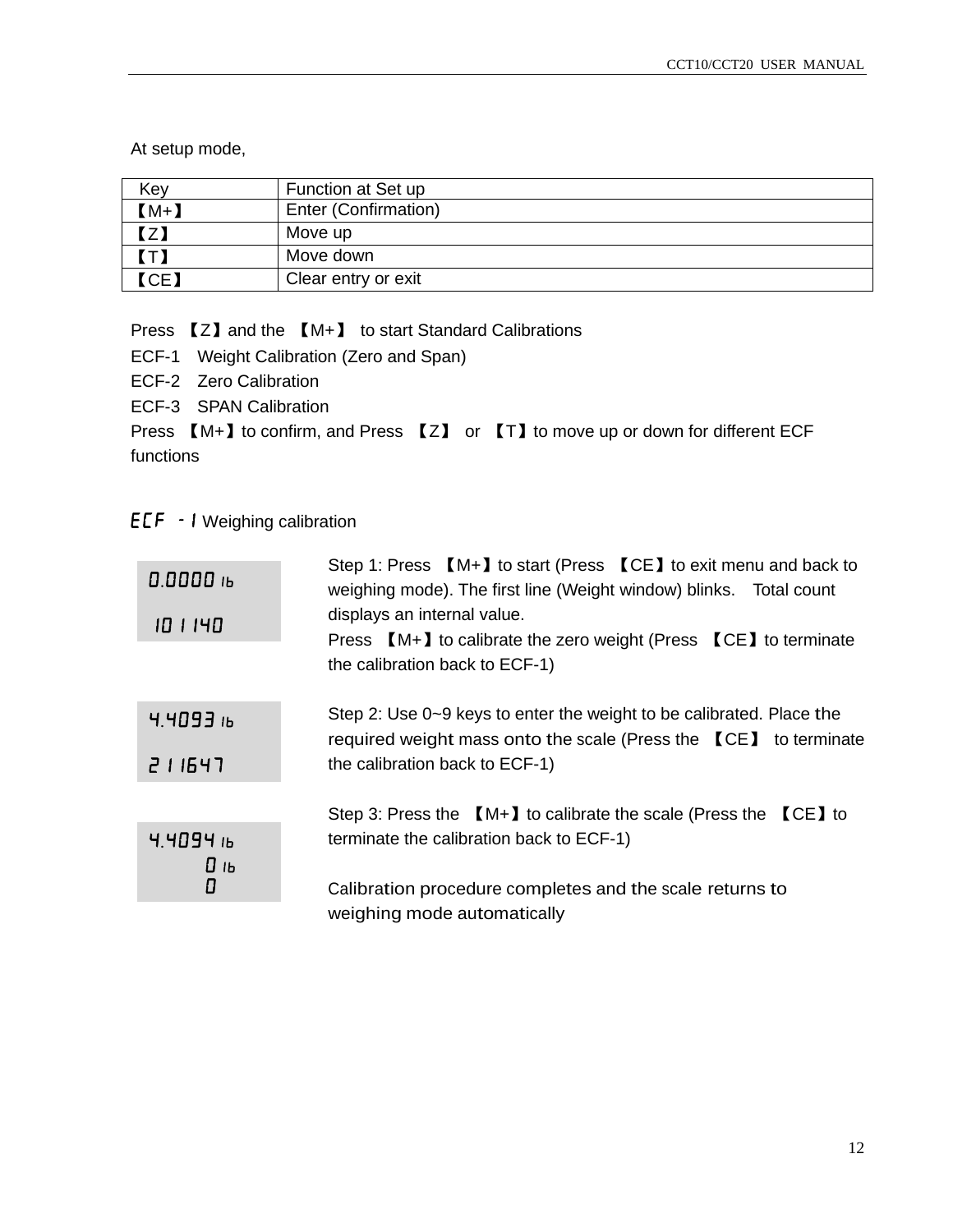### ECF-2 Zero calibration

| 0.0000 16<br>10 1 140 | Step 1: Press [M+] to start (Press [CE] to exit menu and back to<br>weighing mode). The first line (Weight window) blinks. Total count<br>displays an internal value.<br>Press $[M+]$ to calibrate the zero weight (Press $ICE$ ) to terminate<br>the calibration back to ECF-1) |
|-----------------------|----------------------------------------------------------------------------------------------------------------------------------------------------------------------------------------------------------------------------------------------------------------------------------|
| 0.0000 16<br>0 њ<br>0 | Step 2: Calibration procedure completes and the scale returns to<br>weighing mode automatically                                                                                                                                                                                  |

## ECF -3 Span calibration

| 4.4093i                        | Step 1: Press [M+] to start (Press [CE] to exit menu and back to<br>weighing mode). The first line (Weight window) blinks. Total count                                                                |
|--------------------------------|-------------------------------------------------------------------------------------------------------------------------------------------------------------------------------------------------------|
| 211547                         | displays an internal value. Use 0~9 keys to enter the weight to be<br>calibrated. Place the required weight mass onto the scale (Press the<br><b>[CE]</b> to terminate the calibration back to ECF-1) |
|                                | Step 2: Press the $[M+]$ to calibrate the scale (Press the $ICE$ ) to                                                                                                                                 |
| $4.4094$ ib<br>$\mathbf{D}$ іь | terminate the calibration back to ECF-1)                                                                                                                                                              |
| 0                              | Calibration procedure completes and the scale returns to                                                                                                                                              |

weighing mode automatically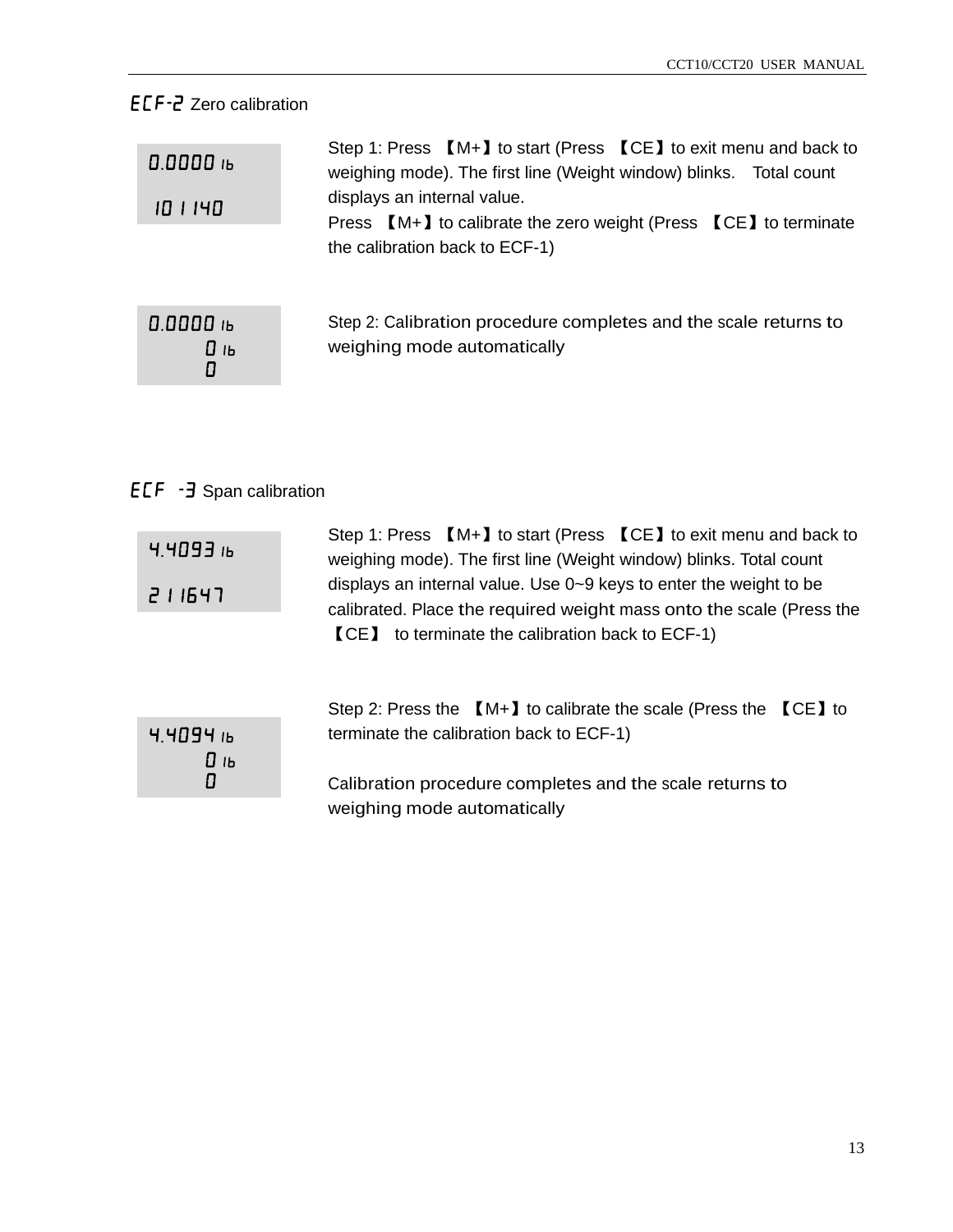#### **Approval Calibrations and Functions Setup (Lock section) :**

While turning on the scale and press and hold [Z], release both keys after countdown sequence is completed, and  $LF I$  is shown on Weight window. Use  $[M+]$  to rotate different LF functions.

- LF I Weight Calibration
- LF2 Spec Calibration
- LF3 Linearity Calibration
- LF7 G Value

CAL switch has to be ON Password required when CAL switch is OFF

**PO020** 

Step to set password

101140

Press the 【M+】to start, and Press 【M+】again to confirm

#### **LF 1 Weight Calibration:**

- ※ Calibration can be done with any weight, but the weight should not be less than 1/100 of the max. capacity and not to exceed the max. capacity
- $\mathbb X$  The scale will display the last saved setup. If LF 2 spec calibration has been reset, max. calibration capacity will be displayed

| 0.0000 16<br>10 1 140 | Step 1: Press $[M+]$ to start (Press $[CE]$ to exit menu and back to<br>weighing mode). The first line (Weight window) blinks. Total count<br>window displays an internal value.<br>Press [M+] to calibrate the zero weight (Press [CE] to terminate<br>the calibration back to ECF-1) |
|-----------------------|----------------------------------------------------------------------------------------------------------------------------------------------------------------------------------------------------------------------------------------------------------------------------------------|
| $4.4093$ ib<br>211547 | Step 2: Use 0~9 keys to enter the weight to be calibrated. Place the<br>required weight mass onto the scale (Press the [CE] to terminate<br>the calibration back to ECF-1)                                                                                                             |
|                       | Step 3: Press the $[M+]$ to calibrate the scale (Press the $[CE]$ to                                                                                                                                                                                                                   |
| 4.4094h<br>0 њ<br>0   | terminate the calibration back to ECF-1)<br>Calibration procedure completes and the scale returns to                                                                                                                                                                                   |
|                       | weighing mode automatically                                                                                                                                                                                                                                                            |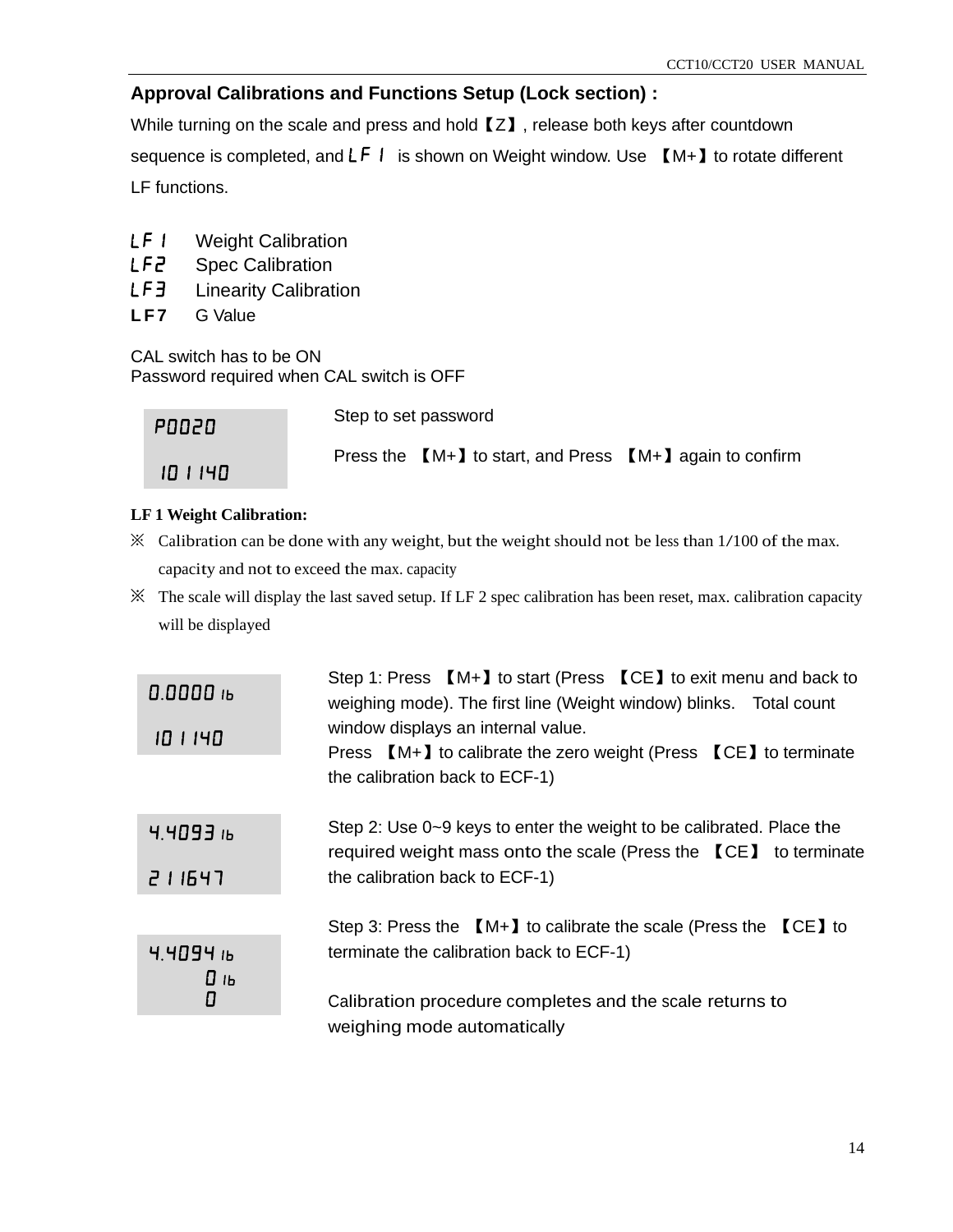#### **LF 2 Spec Calibration :**

| 060000 ib<br>dP4<br>IЬ<br>5ui b | Step 1: Press $[M+]$ to start (Press $[CE]$ to exit menu and back to<br>weighing mode).                                               |
|---------------------------------|---------------------------------------------------------------------------------------------------------------------------------------|
|                                 | Enter the maximum capacity. Use the UNITS key to select calibration                                                                   |
|                                 | weighing unit. Available units are $kg$ , $g$ , and lb. Use ZERO TARE and                                                             |
|                                 | $0\nu$ keys to enter the maximum capacity of the scale                                                                                |
|                                 | Step 2: Enter the position of the decimal point. The position of the                                                                  |
|                                 | decimal point can be from 0 to 4                                                                                                      |
|                                 | Step 3: Enter division 1,2 or 5                                                                                                       |
|                                 | Use $\llbracket Z \rrbracket$ or $\llbracket \top \rrbracket$ and $\llbracket M+ \rrbracket$ keys to select other calibrations (Press |
|                                 | the $\blacksquare$ CE $\blacksquare$ key to exit menu and the scale will restart automatically)                                       |
|                                 | Calibration procedure completes and the scale returns to                                                                              |
|                                 | weighing mode automatically                                                                                                           |

LF3 Linearity Calibration

**LF7** G Value

Sender G value: Set it before Weight Calibration Recipient G value: Set it after Weight Calibration The G value will be denied when the value is greater than 9.83217 (Polar G value) or less than 9.78031 (Equator G value) Factory default: 9.79423

### 9.79423 9.79423

Weight window displays recipient's location G value, and piece weight window displays sender's location G value

Use  $[Z]$  or  $[T]$  and 0~9 keys to enter G value. Press the  $[M+]$ key to finish (Press【CE】 to terminate the calibration back to LF 7) Use 【Z】or【T】and【M+】to select other calibrations (Press 【CE】to exit menu and the scale will restart automatically)

To maintain NTEP certification, the unit must not be opened. Weights and Measures stickers are used to seal the unit and prevent it from being opened. Whoever installing this scale is responsible for placing stickers on the unit.